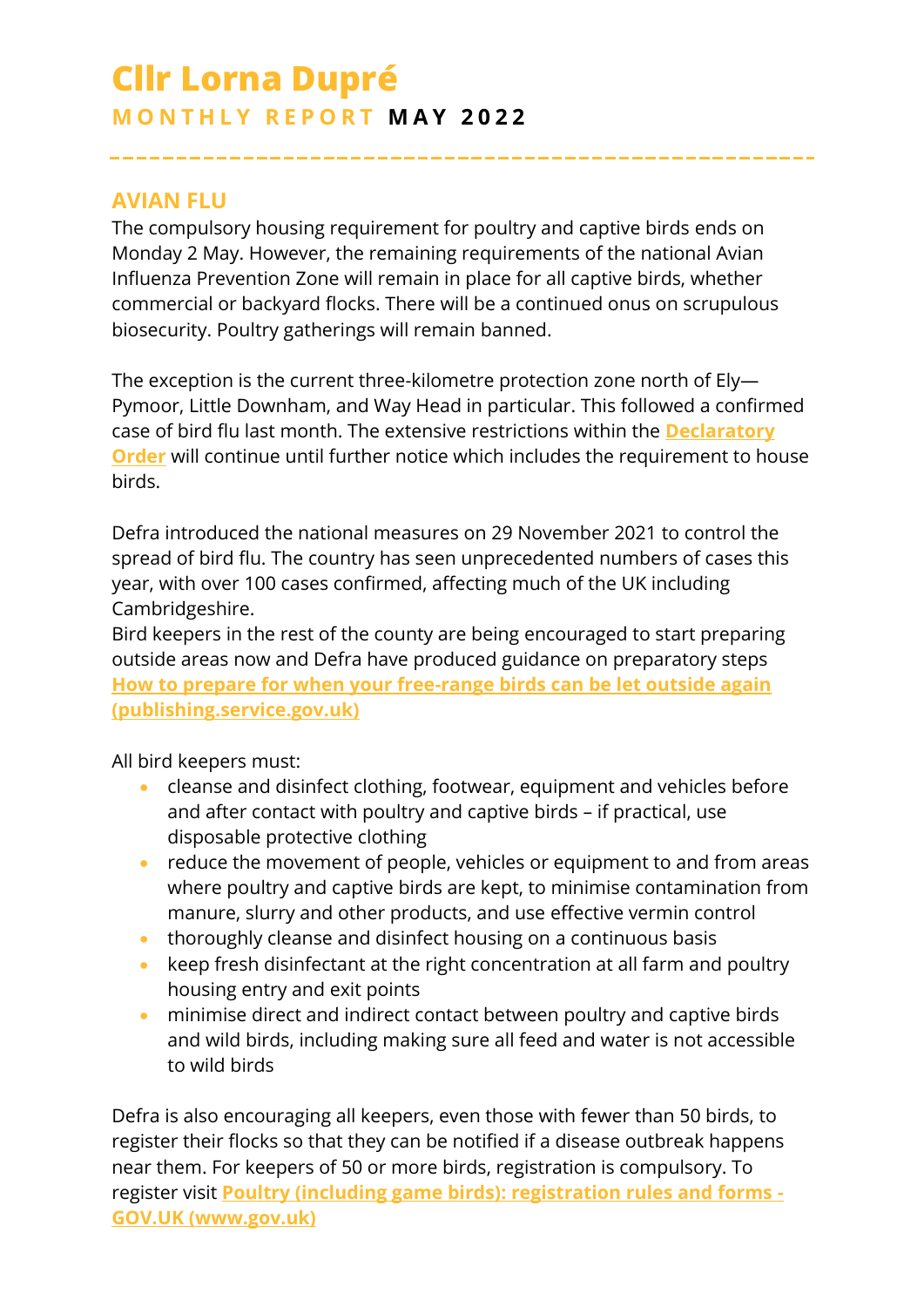For further information about any of the restrictions or for further guidance visit **[Avian influenza \(bird flu\) -](https://www.gov.uk/guidance/avian-influenza-bird-flu#latest-situation) GOV.UK (www.gov.uk)**

# **FINANCES & COUNCIL ASSETS This Land**

The County Council is currently seeking a new Chair for its development company This Land. I took part in preliminary interviews recently.

# **CHILDREN & YOUNG PEOPLE**

# **Senior leaders respond well to COVID challenges, says Ofsted**

Senior leaders in Children's Services at Cambridgeshire County Council have responded well to the challenges of COVID-19 and have ensured children stayed safe, according to Ofsted inspectors.

The inspectors also praised senior leaders at the authority for maintaining continuity throughout structural changes.

The team from Ofsted visited the Council in March. They acknowledged the challenges of social worker recruitment in the county, but added that leaders recognised this. They particularly praised the support from 'well-informed, committed' councillors, adding that with financial investment, action was being taken to strengthen services.

They found that most children in need and those with a child protection plan were supported well, and that children's practitioners held cases that were appropriate to their role, and received regular supervision.

Inspectors highlighted some areas for improvement, mostly related to capacity and staffing.

The full report is at **[50181344 \(ofsted.gov.uk\)](https://files.ofsted.gov.uk/v1/file/50181344)**

# **More children offered first choice primary school**

The proportion of children in Cambridgeshire offered a place at their preferred primary school for this September has risen.

A total of 95.1 per cent were offered a place at their first choice school – up from 94.4 per cent last year.

The proportion offered a place at their second choice school was down slightly from 3.9 per cent in 2021 to 3.1 per cent this year. A total of 0.6 per cent were offered a place at their third choice school—the same as last year.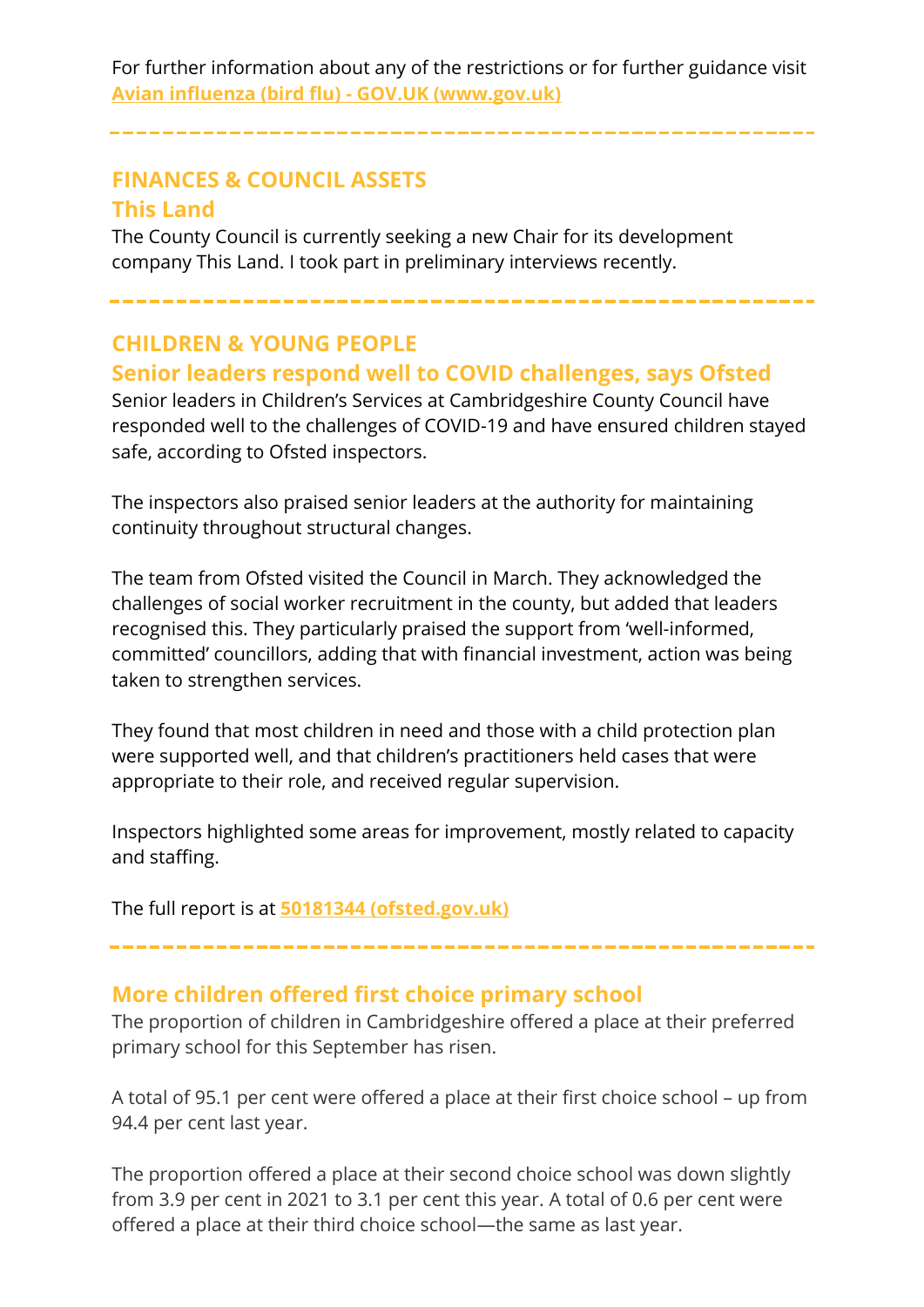The Council's school admissions team received and processed more applications than last year—up from 6420 to 6568.

# **COMMUNITIES, SOCIAL MOBILITY & INCLUSION Household Support Fund**

During 2021/22 the Council administered the Household Support Fund scheme to support those most in need over the winter months, primarily with food and fuel costs. This used £2,457,158 of Government funding.

The Joint Administration's budget in February set aside £1M for a new Household Support Fund wider scheme for 2022/23. In March the Chancellor of the Exchequer announced further funding for the Household Support Fund nationally. We do not yet know how much of that is allocated to Cambridgeshire.

The £1M provided from Council funding will enable the 2022/23 offer to be more flexible, as it will not be limited by the Government rules that applied to last year's funding.

### **Community grants**

The Committee has awarded grants to thirteen community organisations from its 'Innovate & Cultivate' Fund, now rebadged Cultivate Cambs. Included in these is £15,000 for Cambridge Re-Use, to support their scheme to offer donated furniture and home wares at very low cost to low-income families in Cambridge, East Cambridgeshire and South Cambridgeshire.

#### **Ukraine Response Group**

A Cambridgeshire Ukraine Response Group has been established to bring together a range of organisations in a co-ordinated response. The Group meets at least twice weekly.

# **ENVIRONMENT & GREEN INVESTMENT Solar Together discount offers**

Solar Together Cambridgeshire is a partnership between Cambridgeshire County Council and Cambridgeshire's district councils, to offer homeowners high-quality solar PV panels through a group purchasing scheme.

The first round of the scheme in autumn 2020 saw just under 1,000 installations completed. The second round which has just taken place resulted in more than 9,000 registrations of interest. This is 59 per cent higher than the total registration figures in the autumn 2020 scheme.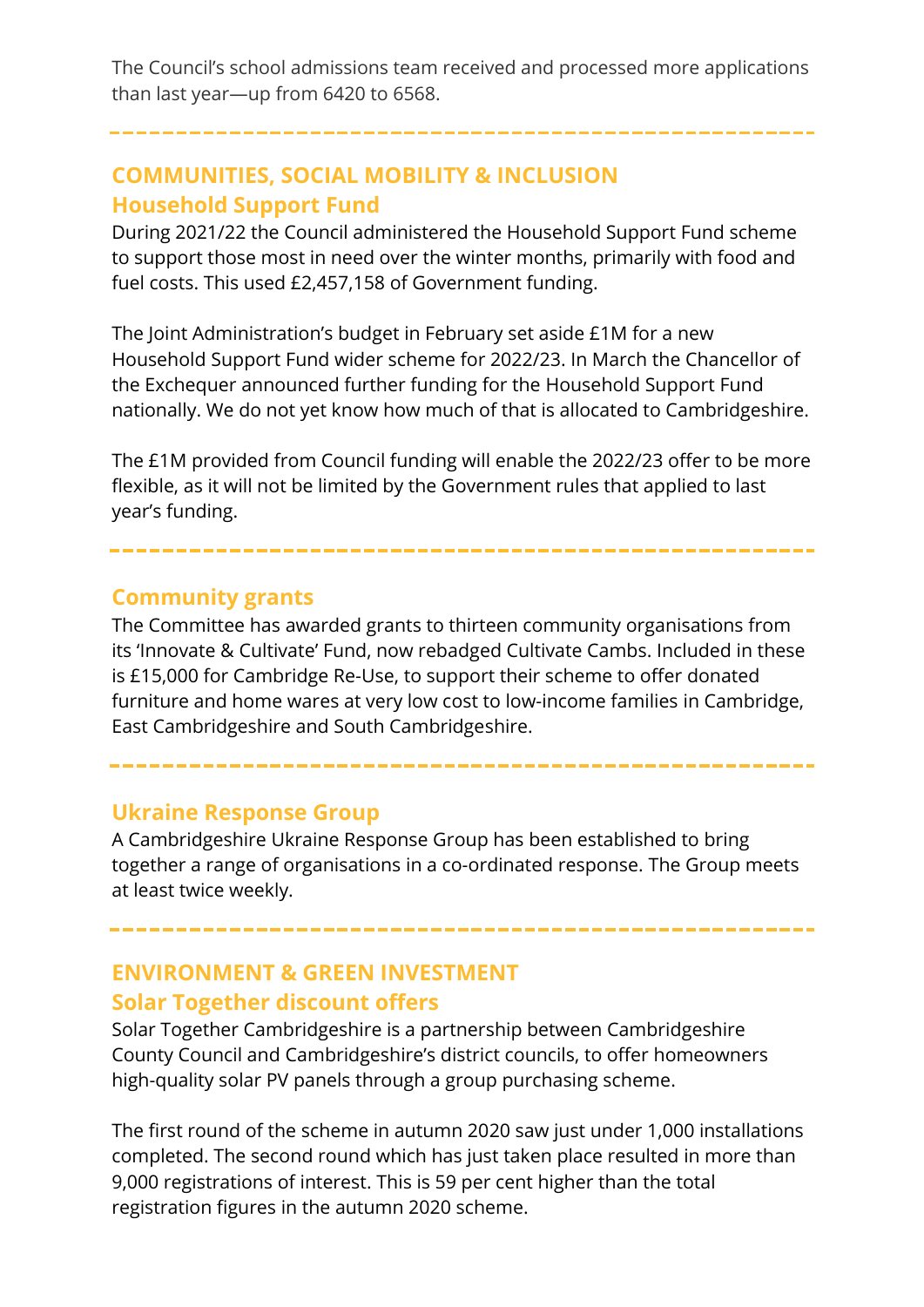Homeowners are able to secure average discounts of 34 per cent compared to typical market rates. Those taking up the scheme will also benefit from the recent removal of VAT for solar PV. The offer is valid until Friday 13 May.

Three winning bidders—Greenscape Energy, Green Energy Together UK, and Everyone's Energy—have been chosen to carry out the installations.

----------

**#LetsGetOutdoors**

The County Council has launched a #LetsGetOutdoors campaign which is encouraging people to make use of Cambridgeshire's fantastic parks. The campaign is highlighting a new online map

**<https://www.cambsopenspace.co.uk/>** which lists all the main green spaces across Cambridgeshire. I joined a member of the Friends of Wisbech Park to launch the campaign in Wisbech on ITV's regional news.

**HIGHWAYS & TRANSPORT Local Highway Improvement bids**

The Highways & Transport Committee met on 26 April and awarded funding to the successful Local Highway Improvement bids from parishes.

Here in East Cambridgeshire there were successful bids from Soham, Lode, Fordham, Burrough Green, Sutton, Cheveley, Chippenham, Woodditton, Haddenham, Wilburton, Isleham, and Wicken. The Sutton scheme is for a crossing on The Brook for those walking east-west along the High Street.

The Committee has set up a working group, of which I am a member, to review the Local Highway Improvement scheme process. Subject to that group's proposals, the provisional application window for next year's round will be October-November 2022, with approval of schemes in June 2023 and pricing and construction March-June 2024.

#### **20MPH zones**

I have been appointed to a Council working group on the implementation of 20MPH zones in Cambridgeshire, which is due to hold its first meeting soon.

# **Cycle stands**

Some of the cycle stands agreed between the County and Parish Councils are set for installation imminently in Sutton and Mepal.